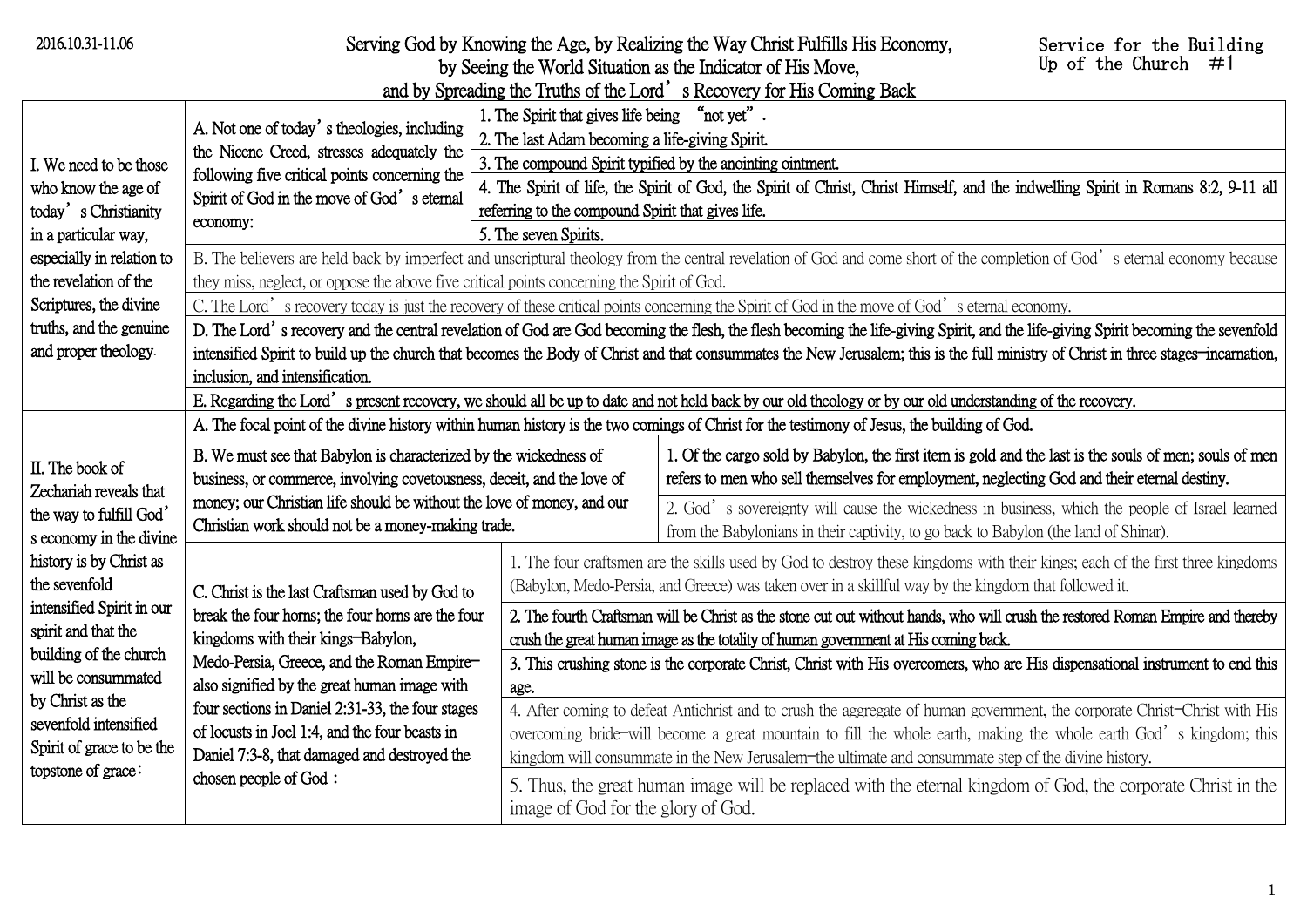Dan. 2:31 You, O king, were watching, and there was a single great image. This image, large and its brightness surpassing, stood opposite you; and its appearance was frightful.32 Concerning this image, its head was of fine gold, its breast and its arms of silver, its abdomen and its thighs of bronze, 33 Its legs of iron, its feet partly of iron and partly of clay. 7:3 And four great beasts came up from the sea, each different from the other. 7 After this I watched in the night visions, and there was a fourth beast, dreadful and frightful and exceedingly strong; and it had large iron teeth; it devoured and crushed and trampled down the remainder with its feet; and it was different from all the beasts that were before it; and it had ten horns. 8 I was considering the horns; then there was another horn, a small one, which came up among them; and three of the first horns were uprooted from before it. And there were eyes like the eyes of a man in this horn and a mouth speaking great things. Joel 1:4 What the cutting locust has left, the swarming locust has eaten; And what the swarming locust has left, the licking locust has eaten; And what the licking locust has left, the consuming locust has eaten.

|                                                                                 |                                                                                                                                                                                    | 1. Antichrist will be the power of Satan, the embodiment of Satan; he will persecute and destroy the people of God-both the God-         |  |  |
|---------------------------------------------------------------------------------|------------------------------------------------------------------------------------------------------------------------------------------------------------------------------------|------------------------------------------------------------------------------------------------------------------------------------------|--|--|
|                                                                                 | A. The mystery of lawlessness is working                                                                                                                                           | fearing Jews and the Christ-believing Christians.                                                                                        |  |  |
|                                                                                 | today among the nations and in human                                                                                                                                               | 2. Antichrist will demolish and desolate the temple of God and the city of God; he will cast truth down to the ground.                   |  |  |
|                                                                                 | society; this lawlessness will culminate in                                                                                                                                        | 3. Antichrist will have sharp insight to perceive things and will speak things against the Most High.                                    |  |  |
| III. The world situation<br>is the indicator of the<br>Lord's move on<br>earth: | the man of lawlessness, Antichrist:                                                                                                                                                | 4. Antichrist will wear out the saints of the Most High.                                                                                 |  |  |
|                                                                                 |                                                                                                                                                                                    | 5. Satan and Antichrist want the souls of men to be the instruments for their activities in the last age.                                |  |  |
|                                                                                 | B. The ten kings typified by the ten toes<br>of the great image in Daniel 2 will be                                                                                                | 1. Before the crushing of Antichrist and the totality of human government transpires, the Lord's recovery must spread to Europe and      |  |  |
|                                                                                 |                                                                                                                                                                                    | be rooted there.                                                                                                                         |  |  |
|                                                                                 |                                                                                                                                                                                    | 2. The United States, Europe, and the Far East are the three influential factors of the present situation of the world; the recovery has |  |  |
|                                                                                 | under Antichrist, who will be the last                                                                                                                                             | taken root in the United States and the Far East, but there is a void in Europe.                                                         |  |  |
|                                                                                 | Caesar of the revived Roman Empire; all                                                                                                                                            | 3. Europe, in the consummation of the fulfillment of the vision concerning the great human image in Daniel 2, is more vitally crucial    |  |  |
|                                                                                 | of this will transpire in Europe:                                                                                                                                                  | than any other country or race-the crushing of the two feet of the great human image being the crushing of the entire human              |  |  |
|                                                                                 |                                                                                                                                                                                    | government.                                                                                                                              |  |  |
|                                                                                 | A. Immediately after Christ's ascension,                                                                                                                                           | 1. The spreading, running, and racing of the gospel of the kingdom throughout the whole inhabited earth is the kernel of the divine      |  |  |
|                                                                                 | these four things-the gospel, war,                                                                                                                                                 | history within human history.                                                                                                            |  |  |
| IV. The spreading of                                                            | famine, and death-began to run like riders                                                                                                                                         | 2. The gospel of the kingdom, signified by the white horse of the first seal in Revelation 6:1-2, will be preached in the whole          |  |  |
| the truths of the Lord's                                                        | on four horses, and they will                                                                                                                                                      |                                                                                                                                          |  |  |
| recovery will be a                                                              | continue until Christ comes back:                                                                                                                                                  | inhabited earth for a testimony to all the nations before the end of this age, the time of the great tribulation.                        |  |  |
| preparation for the                                                             | B. We are not preaching a partial gospel but the full gospel that encompasses everything from Matthew through Revelation-the gospel of God's eternal economy to dispense           |                                                                                                                                          |  |  |
| Lord's coming back to                                                           | Himself in Christ as the Spirit into His chosen ones through His judicial redemption and by His organic salvation for the building up of His Body in the local churches to         |                                                                                                                                          |  |  |
| bring the recovery and                                                          | consummate the New Jerusalem as His bride, His wife, for His eternal expression.                                                                                                   |                                                                                                                                          |  |  |
| restoration not only to                                                         | C. Actually, the gospel includes all the divine truths; the entire New Testament is the gospel, and the New Testament as the gospel is typified by the Old Testament; thus, we may |                                                                                                                                          |  |  |
| Israel but also to the                                                          | say that the gospel includes the entire Bible.                                                                                                                                     |                                                                                                                                          |  |  |
| entire creation:                                                                | D. God's unique purpose in this age is to have the gospel preached so that the church as the Body of Christ might be built up to consummate the New Jerusalem.                     |                                                                                                                                          |  |  |
|                                                                                 | E. The overcomers who preach the gospel of the glory of Christ become the riders of the white horse.                                                                               |                                                                                                                                          |  |  |
|                                                                                 |                                                                                                                                                                                    |                                                                                                                                          |  |  |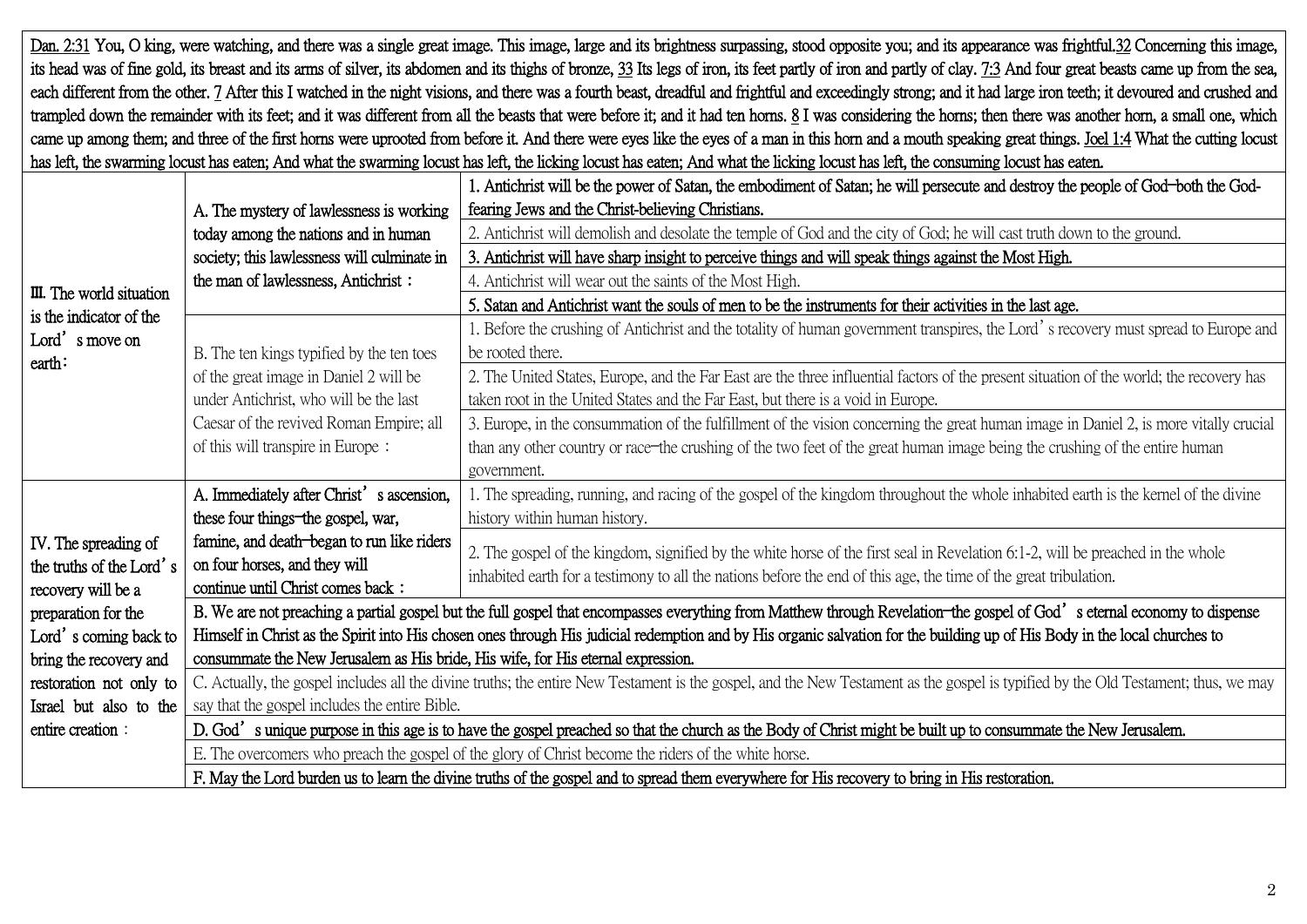Experience: Business life model

Joel 1:4 What the cutting locust has left, the swarming locust has eaten; And what the swarming locust has left, the licking locust has eaten; And what the licking locust has left, the consuming locust has eaten.

The four stages of this one kind of locust refer to the nations That devastated Israel in four consecutive empires: Babylon, Medo-Persia, Greece, and Rome, including Antichrist, who will be the last Caesar of the Roman Empire.

Beginning approximately two hundred years before the coming of Nebuchadnezzar king of Babylon, God sent the prophets to warn Israel, to advise them, and to call them to return to God. However, Israel did not listen to the prophets. This forced God to send the four kinds of locusts to chastise His people.

The Bible is a record of two histories: the history of man, the human history, and the history of God, the divine history. The former is like and outward shell, and the latter, like the kernel within the shell. In the Minor Prophets the human history is clearly defined and is signified by the four kinds of locusts mentioned in this verse. The divine history within the human history is also revealed in considerable detail. The divine history, as the divine mystery of the Triune God in humanity, began in eternity past with the eternal God and His eternal economy. It continues with Christ's incarnation: His death, burial, and resurrection for the spreading of God's redemption and salvation to all the nations on earth; His pouring out of the consummated Spirit to produce the church as the corporate expression of the Triune God; His second coming as the Desire of nations and as the Sun of righteousness; His coming with His overcomers as His army to defeat Antichrist and his army; and His reigning in Zion in the thousand-year kingdom. Eventually, the kingdom will consummate in the New Jerusalem in the new heaven and the new earth for the eternity. The New Jerusalem will be the ultimate, the consummate, step of God's history.

You need to see that there is God's movement behind the visible business life. The visible human activity is the shell, the kernel is God's movement. Therefore, if you cannot see the invisible God's movement behind, your life will just be a shell, a vain life it becomes. Within various situations of business life, you need to see God's work and movement behind through fellowship with the Lord, and the brothers and sisters. Otherwise, you will be pushed around by the changing environments outside, lose sight of God's economy, constrain by the same life as the business life the gentiles have, and surely all will be eaten by the locusts. Human history is for the history of God. Similarly, business life if for the church life and for the building up of the church. You should pray in the following manner, "Lord Jesus, fellowship with you in business life, please give me the insight to find God's movement behind. I am rebellious toward you most of the time, and the locusts have eaten my life. Oh Lord, please forgive my sin. I cannot waste any more time. Oh Lord, help me, release me from the life that's being eaten up. Not only that, but I will follow Your Word, and ask You to please make up and restore the life that has been eaten up. Why, because in **Joel 2:25**, it says in the following manner. "And I will restore to you the years That the swarming locust has eaten, The licking locust and the consuming locust and the cutting locust, My great army That I sent among you. Amen! Hallelujah!"

② Rev. 18:11 And the merchants of the earth weep and mourn over her because no one buys their cargo anymore: 12 Cargo of gold and silver and precious stone and pearls・・・13 and wine and oil and fine flour and wheat and cattle and sheep, and cargo of horses and chariots and slaves and souls of men.

2 Tim. 3:5 Having an outward form of godliness, though denying its power; from these also turn away.

Zech. 12:1 The burden of the word of Jehovah concerning Israel. Thus declares Jehovah, who stretches forth the heavens and lays the foundations of the earth and forms the spirit of man within him,

Satan and Antichrist want the souls of men to be the instruments for their activities in the last age.

The businessperson of Japanese people, a lot of them are selling their souls for work and money, at the expense of the church life. The footnote on "Cargo" mentioned in Revelation 18:12-13 says, "The first item of cargo that was sold by "Babylon is gold, the last item is the soul of men. "Soul of men" is the people who sell themselves in order to be hired. This is not only the forthcoming Babylon, but also the depiction of the world today. People are selling their souls, their lives, in other words themselves and ignoring God and their eternal destiny".

In practical business life, you should avoid the situation of not able to participate in the meeting regularly due to excessive overtime. Even in rare cases, the sudden overtime may not allow you to participate in the meetings and services; you should never let such situation to become a regular. Such practice is in fact, not a problem on the outside, but a question of whether you are to sell your soul to work. You need to find your soul-life by exercising your spirit and follow the Lord accordingly.

## Mat. 10:37 He who loves father or mother above Me is not worthy of Me; and he who loves son or daughter above Me is not worthy of Me;

38 And he who does not take his cross and follow after Me is not worthy of Me. 39 He who finds his soul-life shall lose it, and he who loses his soul-life for My sake shall find it.